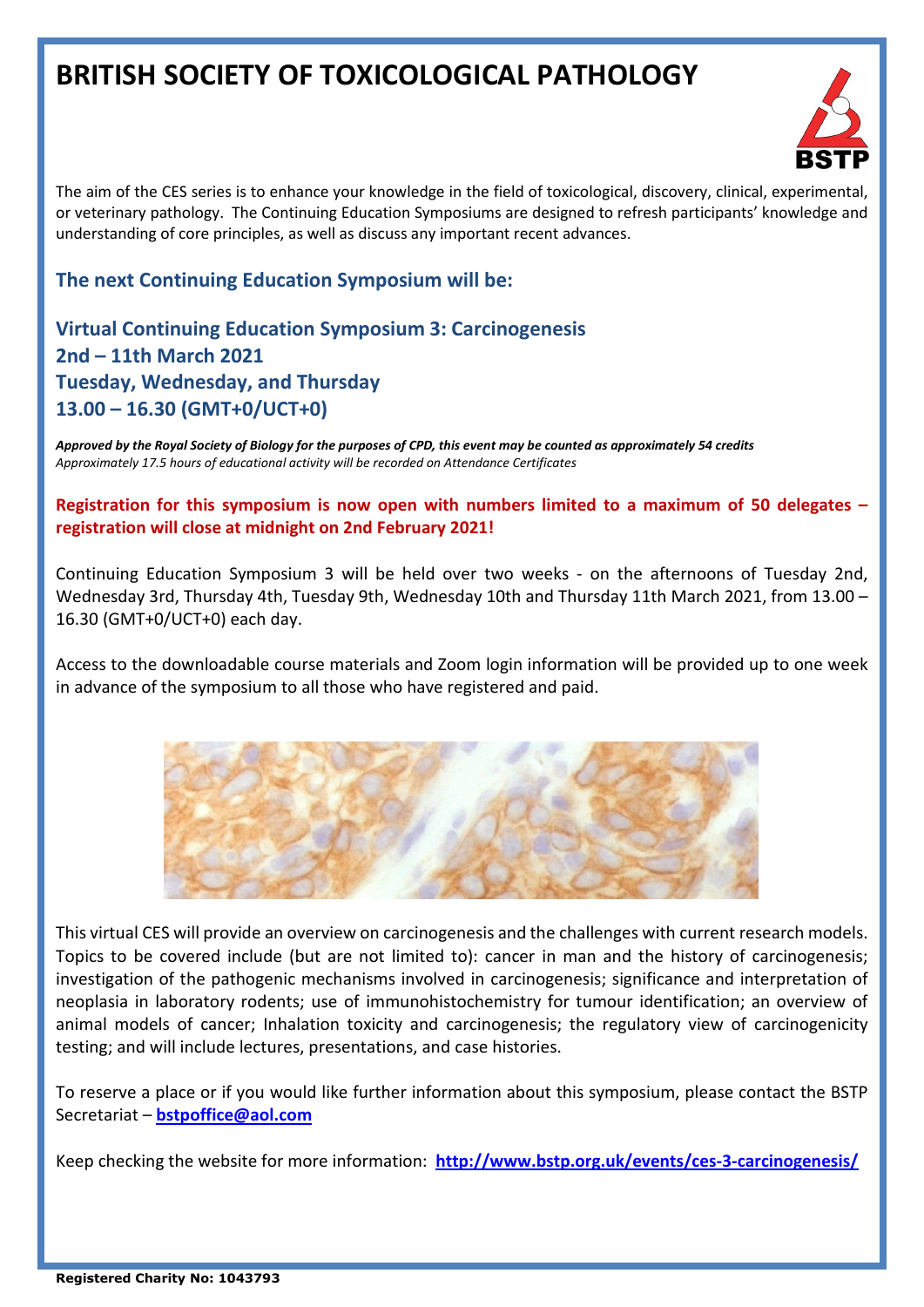# **Virtual Continuing Education Symposium 4: Respiratory System 6th – 15th July 2021 Tuesday, Wednesday, and Thursday 13.00 – 16.30 (GMT+1/UCT+1)**

*Approved by the Royal Society of Biology for the purposes of CPD, this event may be counted as approximately 54 credits Approximately 17.5 hours of educational activity will be recorded on Attendance Certificates*

**Registration for this symposium will open in December 2020/January 2021 with numbers limited to a maximum of 50 delegates – registration will close at midnight on 8th June 2021!**

Continuing Education Symposium 4 will be held on the afternoons of Tuesday 6th, Wednesday 7th, Thursday 8th, Tuesday 13th, Wednesday 14th and Thursday 15th July 2021, from 13.00 – 16.30 (GMT+1/UCT+1) each day.

Access to the downloadable course materials and Zoom login information will be provided up to one week in advance of the symposium to all those who have registered and paid.



This virtual Continuing Education Symposium will provide an overview of the respiratory system including INHAND, rodent and non-rodent respiratory pathology, toxicology and risk assessment as well as reviewing challenges in agrochemical safety assessment. The format will include lectures, presentations, and case histories.

To reserve a place or if you would like further information about this symposium, please contact the BSTP Secretariat – **[bstpoffice@aol.com](about:blank)**

Keep checking the website for more information: **[http://www.bstp.org.uk/events/ces-4-respiratory-system/](about:blank)**

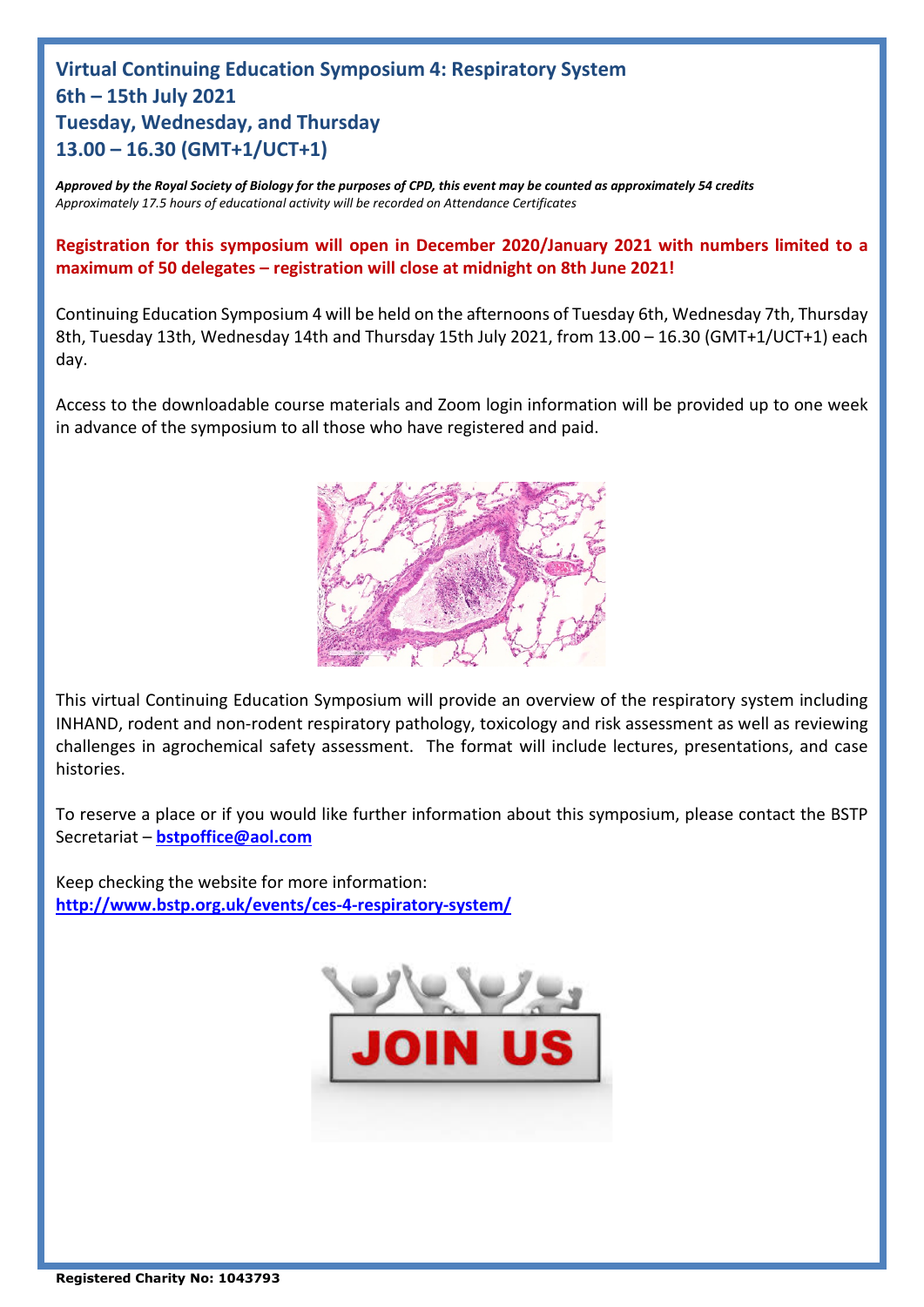### **Webinar Dates:**

Registration to take part in the webinars is free with the dial in details provided one week prior to the date of the webinar.

**[CLICK HERE](http://www.bstp.org.uk/bstp-webinars/)** for more information and to register.

#### **Date: Wednesday 4th November 2020**

**Time: 16.00 – 17.30 CET – 1.5 hours**

#### **ESTP/BSTP/SFTP/ECVP/ESVP – Speakers:**

Thomas Nolte - Testicular staging in rats Matthias Rinke - Otter liver and gallbladder pathology Kevin Keane - Stem Cell pathology

#### **Date: Tuesday 10th November 2020 – 1 hour**

**Time: 16.00 – 17.00 GMT**

**BSTP/STP – Respiratory System: Case studies and talk to be confirmed**

#### **Date: Friday 13th November 2020 – 2.5 hours**

#### **Time: 14.00 – 16.30 GMT**

#### **BSTP – Annual General Meeting and talk on highlights of the journal** *Toxicologic Pathology* **from the past year and talk about the future ahead**

Registration in advance is essential and limited to a maximum of 100 delegates, once spaces are filled your details will be added to a reserve list.

#### **Date: Thursday 26th November**

**Time: 16.00 – 17.30 CET**

#### **ESTP/BSTP/SFTP/ECVP/ESVP – Speakers:**

Rita Deuchande - Lung Lesions in a NHP during an inhalation study - differentials of pulmonary inflammation Jean Francois Gallas - A preclinical model of immune mediated glomerulonephritis in NHP to investigate new translational biomarkers of glomerular diseases in the Transbioline Consortium Heike Marxfeld - Silke Treumann - Lesions in SD rats (CAR/PXR double knock out)

Detailed information about this webinar and registration options will be circulated soon.

**Date: 8th December 2020 – 1 hour**

**Time: 16.00 – 17.00 GMT**

**BSTP/STP – Pathology of humanised mouse models: Myeloproliferation in humanized NSG-SGM3 mice and, Humanised mouse models: Challenges and opportunities for Investigating the human immune response**